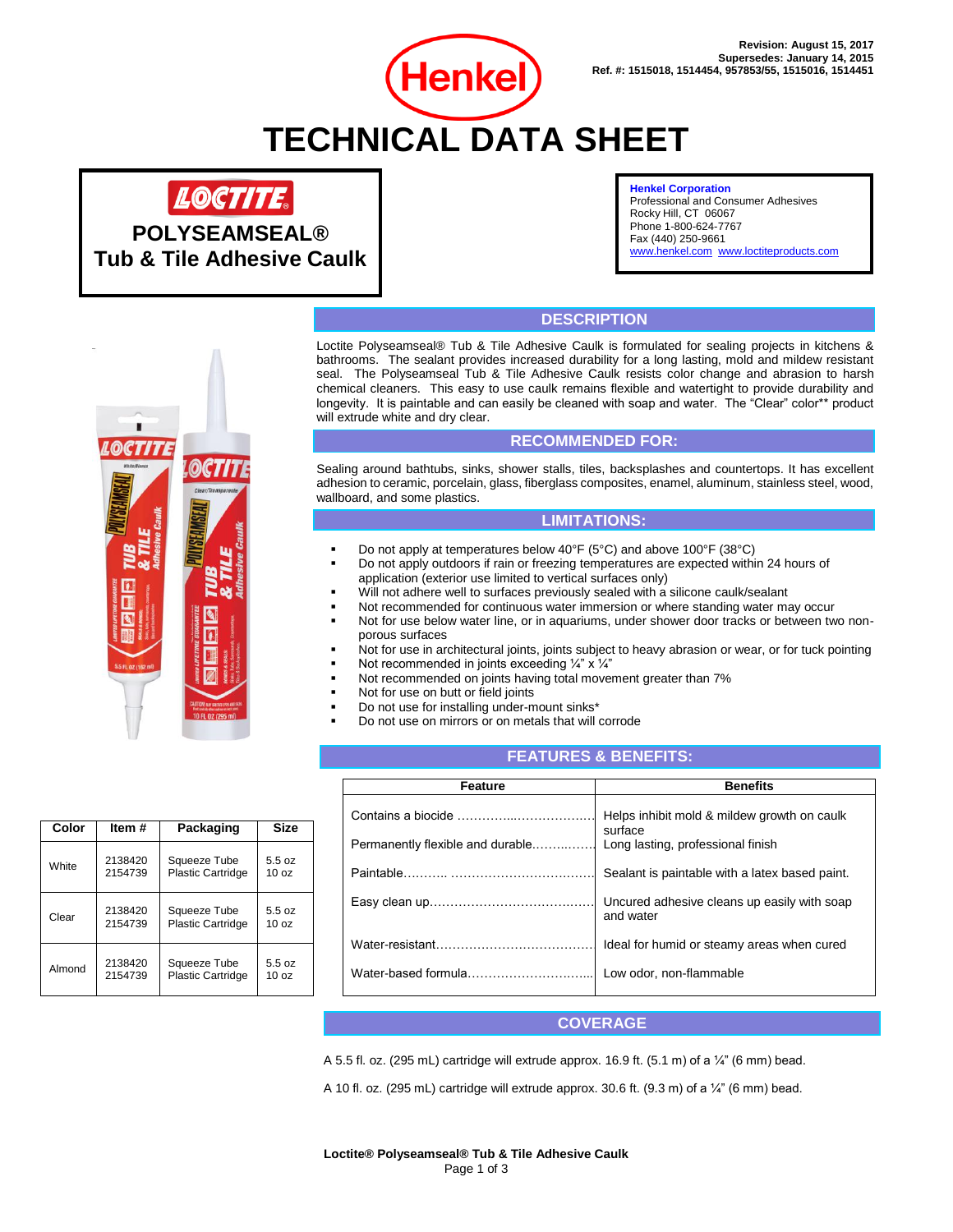## **DIRECTIONS**

#### **Tools Typically Required:**

Utility knife, caulking gun and tooling device.

#### **Safety Precautions:**

Use in a well-ventilated area. Wear gloves.

#### **Preparation:**

Apply sealant above 40°F (5°C) and below 100°F (38°C). Surfaces must be clean, dry and free of old caulk, dust, dirt and other contaminants. Remove mold or mildew using bleach and detergent that does not contain ammonia. Rinse surface and allow to thoroughly dry. For neat bead lines, mask both sides of the joint. Cut the tip off the cartridge or squeeze tube at a 45° angle to desired bead size (minimum of 1/4" or 6mm).

#### **Application:**

Using a caulking gun apply sealant with steady pressure, forcing the sealant into the joint. Smooth bead immediately with a wet finger or a tool. Remove masking tape immediately after tooling and wipe excess off of hands and tools. Sealant is paintable with a latex paint after 40 minutes. Wait at least 24 to 48 hours before exposing to water. \*\*Note: Clear sealant will extrude white and then turn to clear as it dries, sealant may turn white if exposed to water again.

#### **Clean-up:**

Clean tools and sealant residue immediately with warm water and soap. Cured sealant may be carefully cut away with a sharp-edged tool.

# **STORAGE & DISPOSAL**

DAMAGED BY FREEZING. To maximize shelf life, store in a cool, dry place at temperatures above 40°F (5°C) and below 100°F (38°C). Take unwanted product to an approved household hazardous waste transfer facility. Hardened material may be disposed of with trash.<br>

# **LABEL PRECAUTIONS**

**CAUTION!** Contains ethylene glycol, butyl acetate and crystalline silica. May cause skin, eye and respiratory irritation. Avoid contact with eyes and skin. Use with adequate ventilation. Do not swallow. **FIRST AID:** If swallowed do not induce vomiting; call a physician or Poison Control center. For eye contact flush with water for 15 minutes. For skin contact wash thoroughly with soap and water. If overcome by vapors, get fresh air. **KEEP OUT OF THE REACH OF CHILDREN.**

**WARNING: Cancer and Reproductive Harm – www.P65Warnings.ca.gov.**

## **Refer to Safety Data Sheet (SDS) for further information**

**DISCLAIMER**

The information and recommendations contained herein are based on our research and are believed to be accurate, but no warranty, express or implied, is made or should be inferred. Henkel recommends purchasers/users should test the products to determine acceptable quality and suitability for the intended use. All adhesive/sealant applications should be tested under simulated or actual end use conditions to ensure the adhesive/sealant meets or exceeds all required project specifications. Since assembly conditions may be critical to adhesive/sealant performance, it is also recommended that testing be performed on specimens assembled under simulated or actual production conditions. Nothing contained herein shall be construed to imply the nonexistence of any relevant patents or to constitute a permission, inducement or recommendation to practice any invention covered by any patent, without authority from the owner of the patent.

# **TECHNICAL DATA**

| <b>Typical Uncured Physical Properties</b>                                            |                                                                 | <b>Typical Application Properties</b>                                     |                                                                    |
|---------------------------------------------------------------------------------------|-----------------------------------------------------------------|---------------------------------------------------------------------------|--------------------------------------------------------------------|
| Color:                                                                                | White, Clear, and Almond<br>(Note: Clear product extrudes white |                                                                           | Application Temperature: Apply between 40°F (5°C) and 100°F (38°C) |
| and turns to clear as it dries)                                                       | Odor:                                                           | Mild                                                                      |                                                                    |
| Appearance:                                                                           | Lump-free paste                                                 | Skin/Tooling Time:                                                        | 5 minutes*                                                         |
|                                                                                       |                                                                 | Tack-Free Time:                                                           | 10 to 20 minutes*                                                  |
| Base:<br>White & Almond:<br>Polyvinyl Acetate (PVA)<br><b>Acrylic Latex</b><br>Clear: |                                                                 | Cure Time:                                                                | 1 to 14 days $*$                                                   |
|                                                                                       |                                                                 | *Time is dependent on temperature,<br>humidity and amount of product used |                                                                    |
| Specific Gravity:                                                                     |                                                                 | Extrusion:                                                                | 28 lbs (12.7 kg)                                                   |
| White & Almond:<br>Clear                                                              | 1.26<br>1.06                                                    | Channel Slump:<br>(ASTM C 639)                                            | 0 to 0.32 inches (0 to 8mm                                         |